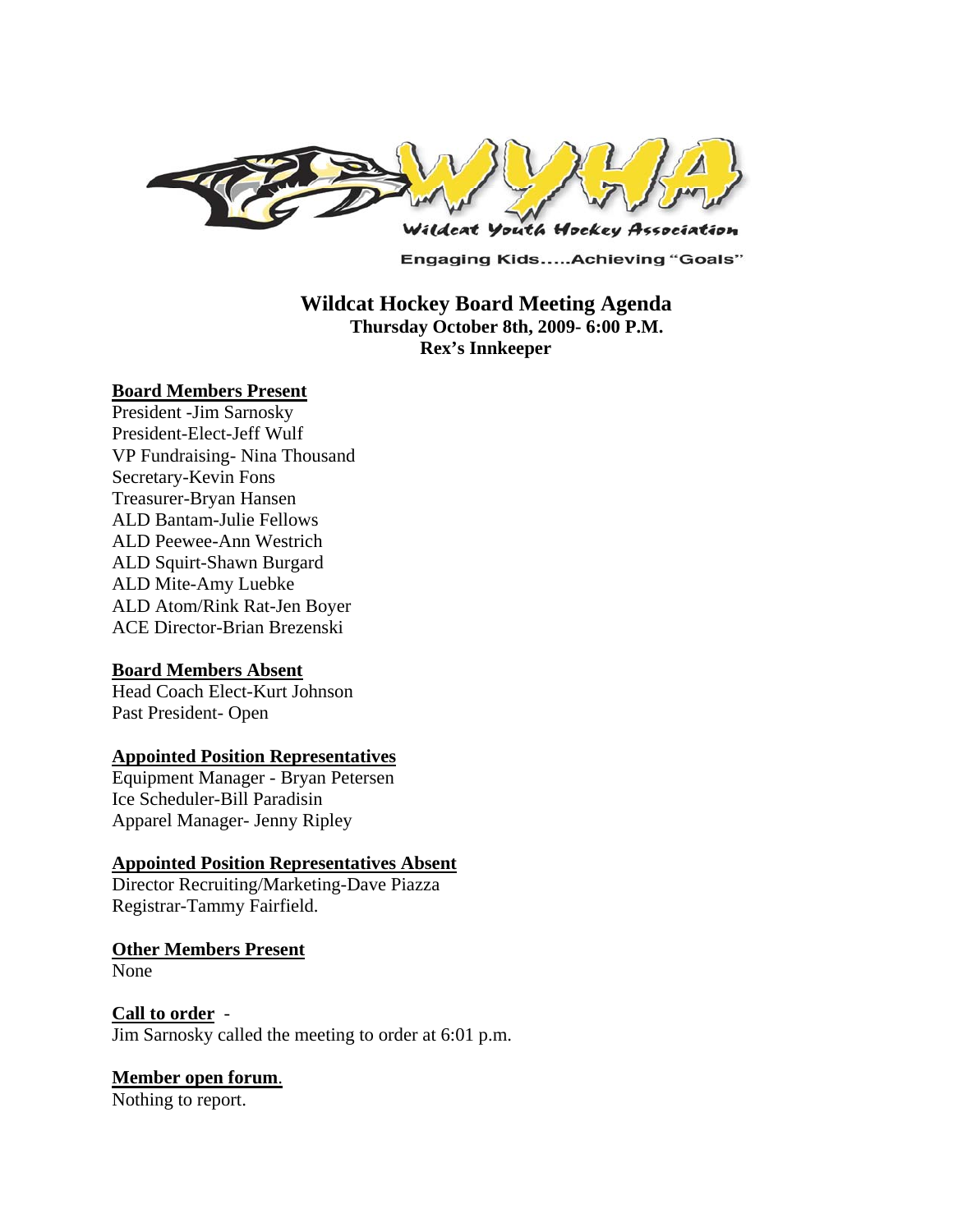#### **Approval of prior meeting minutes**.

Ann Westrich made a motion to approve the September meeting minutes, Jen Boyer seconded. Motion carried unanimously.

#### **Additions to the agenda**

Nina Thousand – Change Individual Fundraiser % for wreath and piazza sales

## **Approval of agenda**

Amy Luebke made a motion to approve the agenda with the addition, Julie Fellows seconded. Motion carried unanimously.

### **Approval of bills**

Ann Westrich made a motion to approve the bills, Jen Boyer seconded. Motion carried unanimously

**Reports:**

**LTP**: Nothing to report.

**Atom/Rink Rat**: Nothing to report.

**Mite ALD** :. Nothing to report.

**Squirt ALD**: Nothing to report.

**Pee Wee** : Release for Drew Luber pending from Middleton

**Bantam**: Nothing to report.

# **Treasurer**:

Brian Brezenski made a motion to approve the year to date report, Nina seconded, motion passed unanimously.

# **Equipment** :

Pick up night for LTP is October  $18<sup>th</sup> 3:30pm$  and October  $25<sup>th</sup> 5:00pm$  at the Storage locker.

# **Fundraising: Nina Thousand**

Nina made a motion to change the percentage for the wreath and pizza individual fundraisers to 90% skater / 10% club, Jen Seconded. Motion passed unanimously. Brewer Bus trip was discussed, club would be named as the receiving charity.

# **Apparel**-

Spirit wear sales went well at tryouts, over \$2600 in sales, and more still coming in.

# **Registrar**-

Nothing to report.